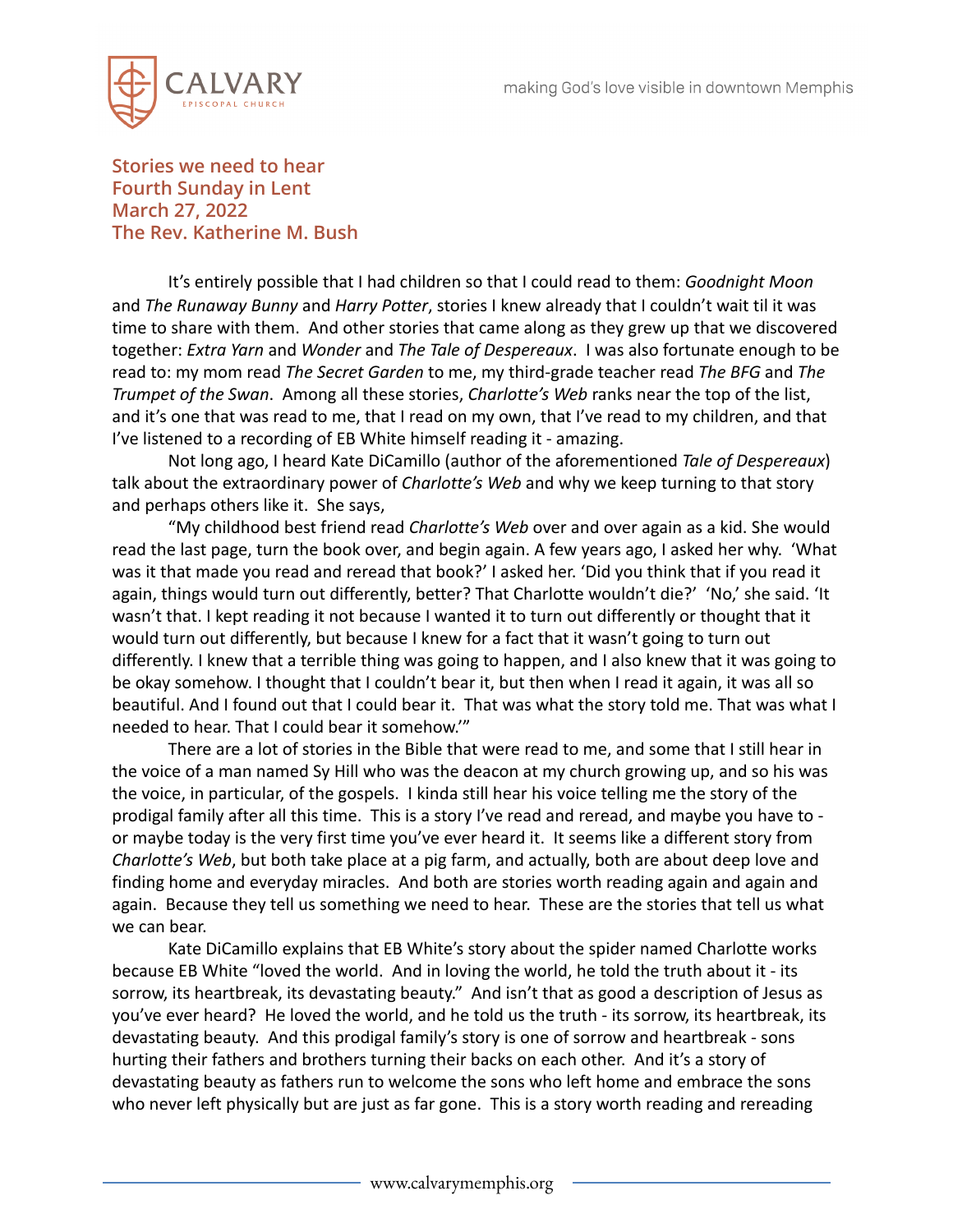because it's so beautiful. And it tells us what we need to hear, it tells us what we can bear, it tells us the truth - about family and mercy and love and hard hearts and forgiveness.

Jesus loved the world; he loved the tax collectors and sinners and the grumbling Pharisees and scribes. And he told the truth about the world to them and to all of us. He told the truth about how we make bad choices and how we hurt each other; he told the truth about how we think we can make it on our own and the truth about how hungry we get - for a good meal, yes, and also hungry for the comfort of home. Jesus loved the made-up families and pig farms because they are just as real as the families you and I grew up in and the places where we work today. We read these stories over and over again not because we think they'll turn out differently but because we find ourselves in the stories and we get a glimpse in them of what we can bear. As another author, this time it's Gregory Maguire, puts it, in reading these tales, "you learn you can live through the moonless nights."

In today's story, we get a glimpse of something of the mercy that runs through the narrative. You might say we learn to find the stars in those moonless nights, like the father and each of his sons needed to find. We see the possibility of a surprise turn of events where wandering sons are welcomed home and forgiven, and sons who never left but whose hearts had perhaps wandered away are also embraced. One of the things that the prodigal story tells us is that there is a version of any story where reconciliation and return, however unlikely they may seem, are indeed possible. So, the beautiful true thing that Jesus might be telling the tax collectors and sinners and the grumbling Pharisees and scribes and you and me is that reconciliation and return are possible even for us. Consider what that means to have a story like this one that you've heard enough times become embedded in your heart that shows you how the return trip can go, how things can turn out for the better, how hard hearts can soften.

I wonder what other stories I need to hear. What story do you need to hear? Do we need to learn something about reconciliation and return, or maybe something about forgiveness? Or maybe about recklessly heading out into the world and then finding our way back. Might you and I be wondering if lost things can be found and if anyone is still looking out the window? Are you wondering if you can bear letting go of propriety to throw a party for someone you're not supposed to be glad to see (but you are), or if you can bear letting go of a grudge that's kept you company for a lot of moonless nights? Are you ready for a story about a pig farm where people look up, come to themselves, and learn things - about themselves, about hunger (maybe even from spiders and their webs)? Do you need a reminder that you can live through the moonless nights? Let me tell you a story about a family … or about a coin, or about a wedding banquet, or about a flood a long time ago, or a queen, or about betrayal, or maybe you'd like to hear one about the most surprising plot twist ever - come back in a few weeks for that one.

If it's not a surprise ending to you that the father wraps the son in his best robe because you've heard this one before, if you've got something in common with the young friend who read the same book over and over again, then take a moment to consider why you and I do that with these parables, with all these stories from the Bible. She knew and so do we that you and I need to imprint these stories in our hearts - precisely because the stories aren't going to change, it won't turn out differently, the ending stays the same - sad and beautiful, comforting and hard. We learn that we can bear it all, that there's still beauty to be found amidst the heartbreak, that we aren't alone, that someone loves us enough to tell us the truth about the world.